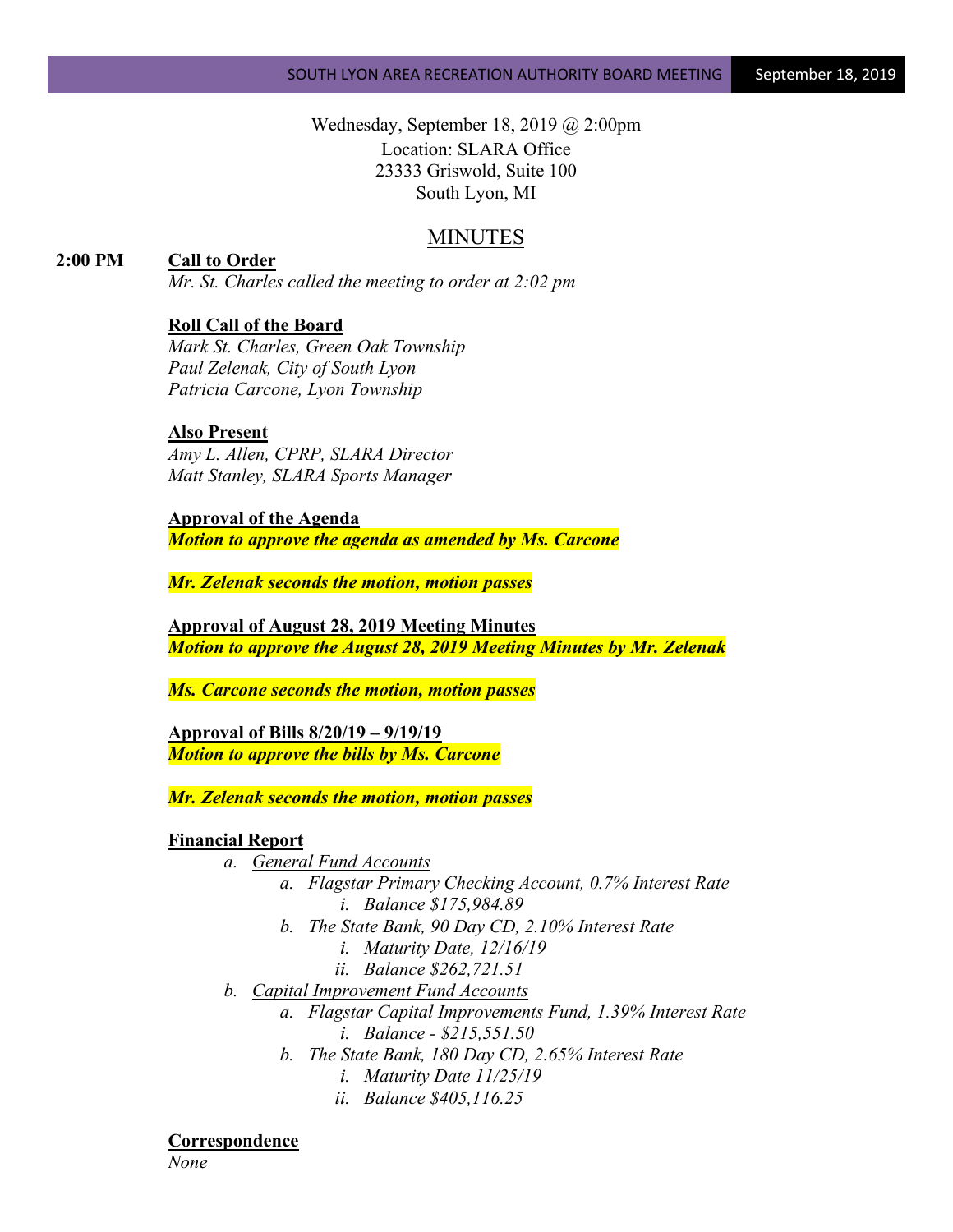#### **"Call to the Public"**

*None*

## **I) Old Business**

- **1. SLARA Office Updates**
	- **a. SLARA Staff Meeting Minutes** *See attached*
	- **b. Sports Manager Update** *See attached*
	- **c. Action Sports – Update**

*Action Sports has presented plans for building to Lyon Township and expects to be open in November. Mrs. Allen has been approached by Mr. Duncan to run programming in the space in the winter. Staff is currently finalizing the Winter 2020 brochure so they are not sure they will be able to put together programs in time for the brochure, but might try doing some programming after the building is officially opened and utilize social media to recruit participants.*

## **II) New Business**

**1. Consider Resolution 19-005, to approve the 2020-2021 SLARA FY Municipality Contribution Amounts**

**Motion by Mr. St. Charles, second by Ms. Carcone**

**Resolution 19-005, to approve the 2020-2021 SLARA FY Municipality Contribution Amounts**

| <b>Roll Call Vote:</b> | <b>Aves:</b>   | <b>Mr. St. Charles, Mr. Zelenak, Ms. Carcone</b> |
|------------------------|----------------|--------------------------------------------------|
|                        | <b>Navs:</b>   | <b>None</b>                                      |
|                        | <b>Absent:</b> | <b>None</b>                                      |

**2. Consider Resolution 19-006, to approve the SLARA Participant Pick-Up Policy & Fees**

**Motion by Mr. St. Charles, second by Mr. Zelenak**

**Resolution 19-006, to approve the SLARA Participant Pick-Up Policy & Fees**

| <b>Roll Call Vote:</b> | <b>Aves:</b> | <b>Mr. St. Charles, Ms. Carcone, Mr. Zelenak</b> |
|------------------------|--------------|--------------------------------------------------|
|                        | Navs:        | <b>None</b>                                      |
|                        | Absent:      | <b>None</b>                                      |

## **3. City of South Lyon Sports Field Reservations**

*Mrs. Allen informed the board that she had met with the City of South Lyon and they are in the process of updating the sports field request policies and procedures. She was not sure if SLARA would continue to manage field reservations, but it looks like they will. Mr. St. Charles requested that Mrs. Allen send the board a copy of the new policies.*

**4. SLARA Holiday Party** *Mrs. Allen made the board aware that the SLARA staff have requested to have their annual holiday luncheon on Wednesday, December 18 this year. Instead of closing the office down*